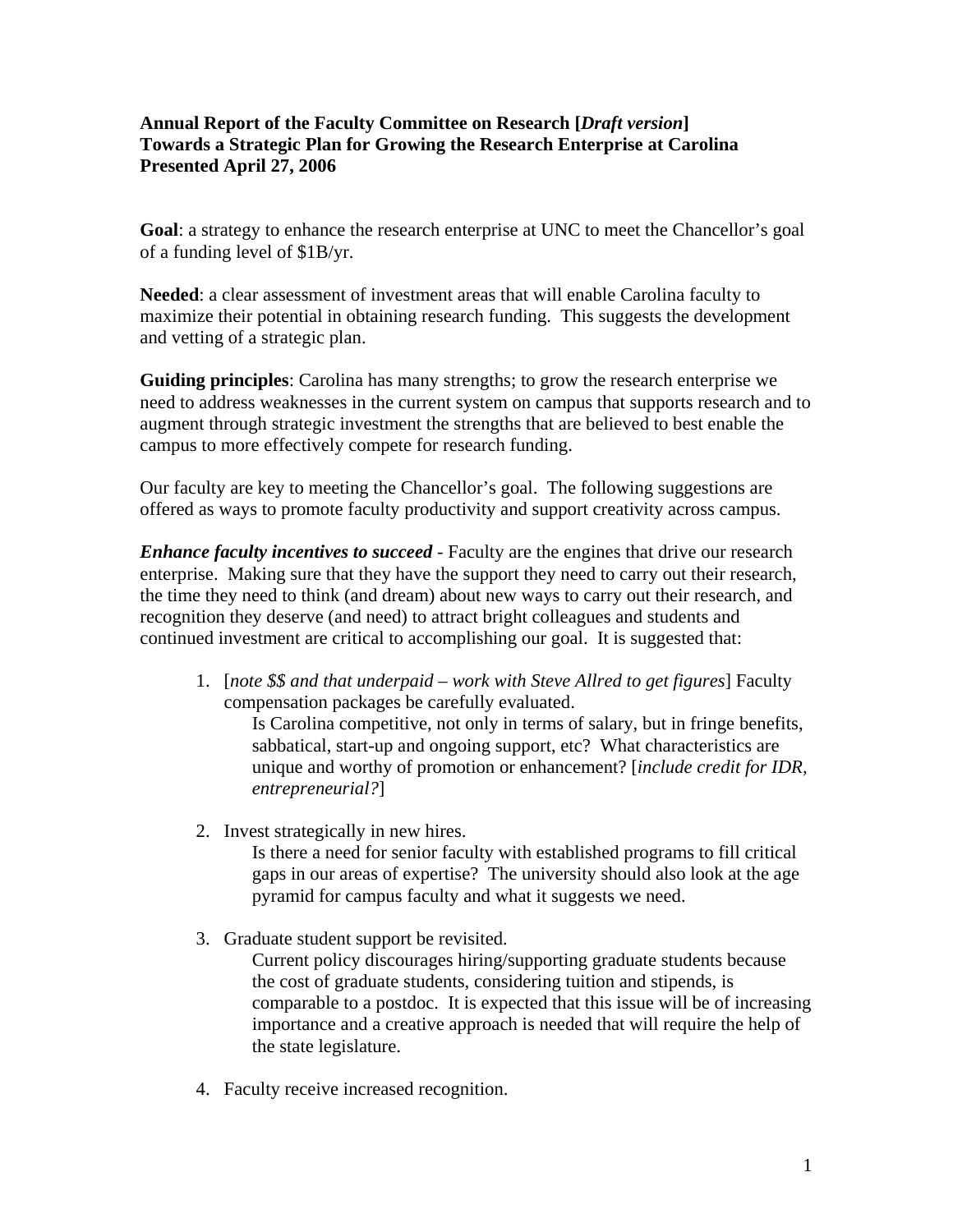The administration, both central and distributed, should find the best ways to promote nominations of deserving faculty to the National Academies and other honors to enhance national visibility. The Deans can play a critical role in this process.

5. Implement a campus-wide sabbatical program.

At present no campus-wide sabbatical program exists. A few funded leave programs are available (e.g. Kenan, Pope), yet decisions on sabbatical are largely in department hands and likely quite varied. At minimum the University should collate existing programs; better yet, it could greatly enhance existing programs. [but some discussion of drawback to blanket policy]

6. Evaluate administrative support at departmental level. Increased funding will come with increased administrative burdens, not only at the Office of Sponsored Research but also in departments….

*Expanding the funding base* - Given the current funding environment, it is unlikely that the Chancellor's goal of a funding level of \$1B/yr can be meet by traditional funding sources. Therefore alternative funding sources must be explored and strategies to reach these funding sources must be developed and implemented.

1. Identification of funding sources.

Traditional funding sources are NIH, NSF and other federal sources, and common nonprofit organizations.

> Total sponsored research (2006): \$593,390,526.54 Percent from major sources:

| Federal:           | 72% |
|--------------------|-----|
| Private nonprofit: | 9%  |
| Foundations:       | 7%  |
| <b>State</b>       | 5%  |
| Industry           | 4%  |
| Other Govt.        | 3%  |

Growth of UNC research: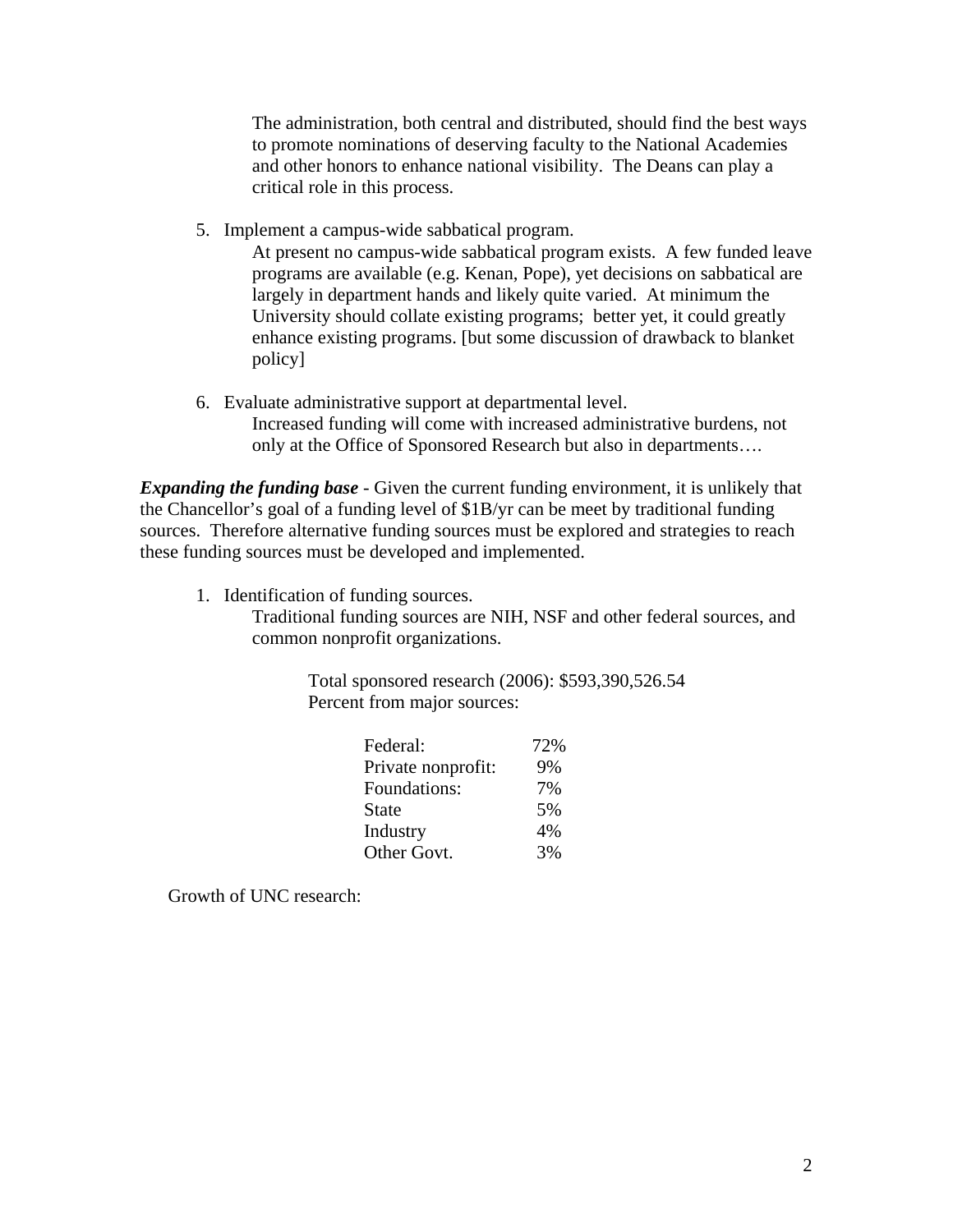

 The plateau corresponds directly with decrease or at least flat federal support of academic research.

 The glaring weakness of our research portfolio is industrial support. Whereas UNC ranks high in Federal support among peers (top 10), it ranks low (in the 90's) for industry sponsored research.

2. Identify alternative funding sources.

A concerted effort should be mounted to identify private and public companies, private donors, and private nonprofits that have not historically been substantial contributors to UNC.

Specific examples:

 Howard Hughes (HHMI) Burroughs Welcome Trust. Stanley Foundation (just gave 100,000,000 to Broad Institute) Other disease specific foundations (growth area)

 Defense industry Pharma/Biotech industries Alternative medicine industry Allied health industries

3. Develop strategies to seek alternative funding.

A. HHMI: Routinely nominate faculty for HHMI investigator status.

B. Private and public companies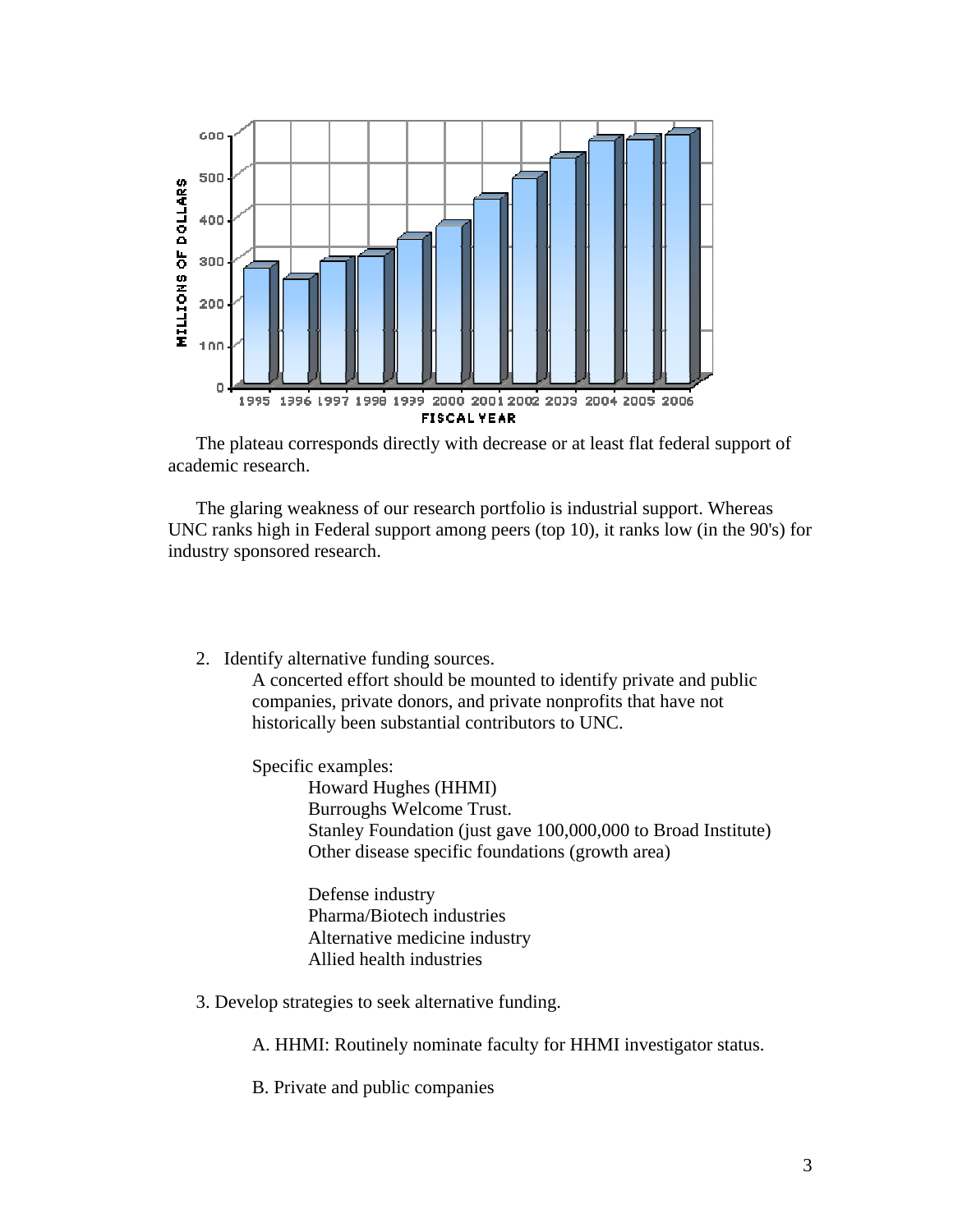1) Identify faculty that either have connections with industry or that conduct research with potential for translation.

2) Develop a program/system/office that can serve as a liaison between industry and UNC.

3) Develop ties to regional companies to enrich graduate program through increase support of fellowships

4) Encourage and facilitate translation of research into business adventures with UNC acting as a business partner. (Royalties funneled into research enterprise)

C. Private donors

 D. Change culture on campus to be more inclusive of alternative funding sources.

 Currently, faculty members seek NIH funding and other federal sources of funding almost exclusively at the expense of not seeking industrial funding. This is, in part, because of the culture that counts federal funding as more important during tenure review.

> 1) Promotion and tenure should count equally all sources of funding for research and not over value NIH/NSF funding.

2) Consulting activities should be encourage by allowing some time off for consulting as well as counting it as a scholarly activity in promotion documents.

3) IP development should be encouraged by counting it on promotion documents.

4) Students should be encouraged to engage in industrial internships.

 5) Other initiatives to improve relationship to industry: - Seminar series, short courses, etc...

*Intramural Funding -* To reach the Chancellor's goal of garnering \$1 billion in extramural research funding per year, UNC Chapel Hill must provide the supportive environment needed to lay the foundation for research projects that can successfully compete for extramural funding. As federal (and even foundation) funding becomes more scarce and more competitive, stronger evidence from more comprehensive pilot studies and preliminary work is required. Sufficient intramural funding is essential to support this early foundational work. The University's existing programs of intramural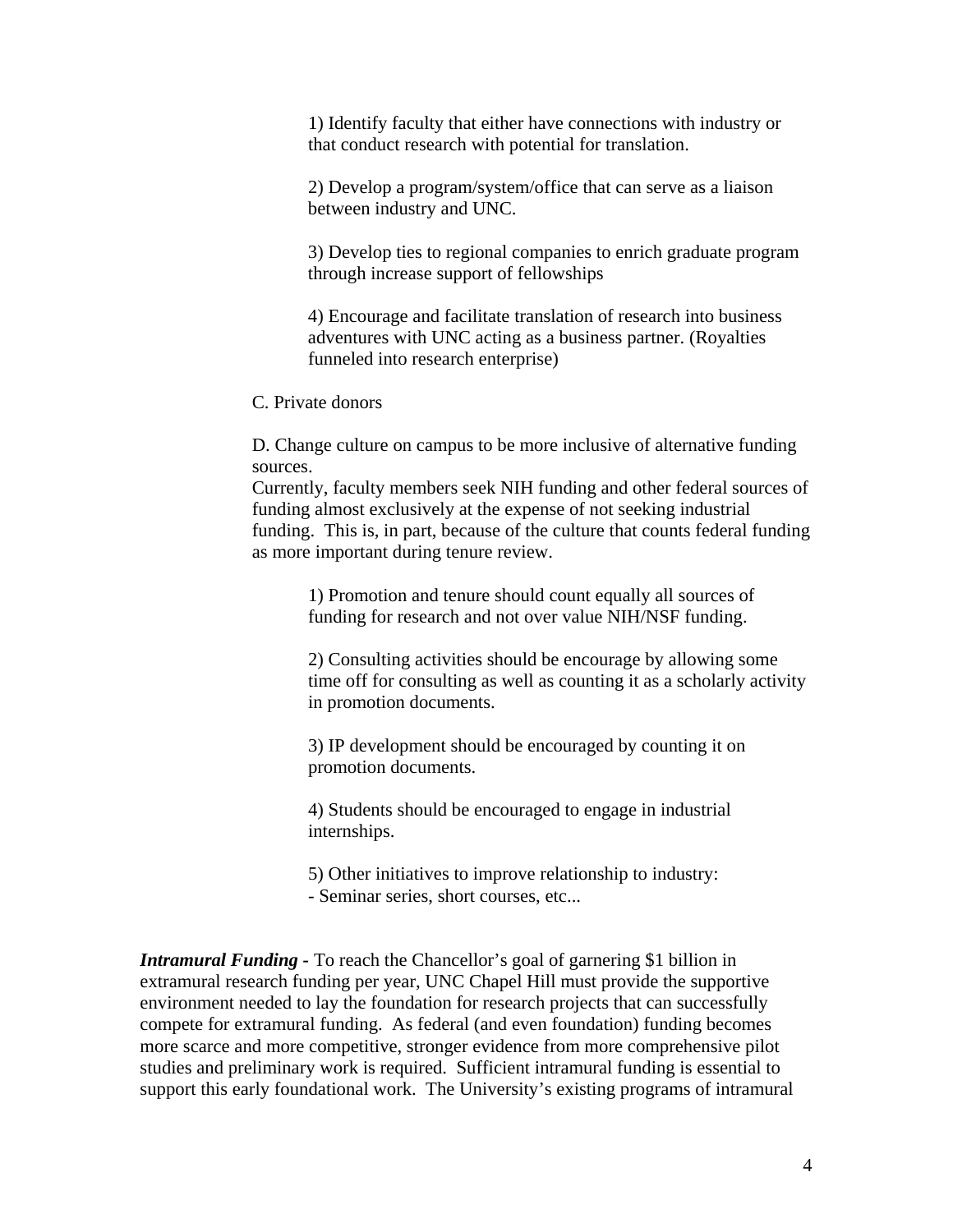funding (e.g., University Research Council awards, Junior Faculty Development awards) are an excellent beginning, but expansion, transparency, and accessibility are needed if we are to meet the \$1 billion goal. Specifically:

1. Dramatically increase funding for the University Research Council (URC) grants program.

To lay the foundation for \$1 billion in extramural funding, we need to greatly increase the number and magnitude of URC awards. We lag significantly behind our peers in intramural funding. Three years ago, when UNC was allocating \$200,000 for URC grants, the University of California, Berkeley, was allocating \$1.8 million for its intramural grant program. Among our peers, the University of Virginia was allocating the least at \$600,000 – three times what UNC was allocating. While the Vice Chancellor has enriched the URC award program by \$50,000 in recent years, at least \$1 million per year is needed to fund this program adequately. It is estimated from evaluations of URC undertaken in recent years that \$1 of URC funding returns approximately \$28 in subsequent extramural funding – an excellent return on the investment. Currently, only about 25 percent of proposals outside the humanities and fine arts can be funded (the humanities and fine arts review panel funds a higher percentage of proposals by making partial awards, so they have been excluded from this analysis). At the same time, reviewers consistently recommend funding about 50 percent of proposals. Significantly enriching the program would increase the number of submissions, increase the success rate for worthy proposals, permit larger awards, and assist us with the recruitment of new faculty (who wisely recognize the importance of intramural funding to jump start their programs of scholarship.) To meet this \$1 million need, new sources of funding need to be explored such as endowments and state funding rather than redistributing indirects (F&A) that are now used to support faculty research in other ways.

2. Increase the number of University Research Council grant submission dates from two to four per year.

> For University Research Council grants, increasing the number of submission dates from two a year to four a year will enable faculty to apply for funding when it is most appropriate and critical for their programs of research.

3. Make intramural funding details more transparent.

It is important to make information about what intramural funds exist and how they are disseminated, utilized and evaluated more transparent to the faculty community. For example, for University Research Council grants and Junior Faculty Development Awards, publish information about how much money is available for each award cycle, how many awards are given each cycle, what the success rate is, what the priorities are, who has received the awards in the past, and what the outcomes of those awards are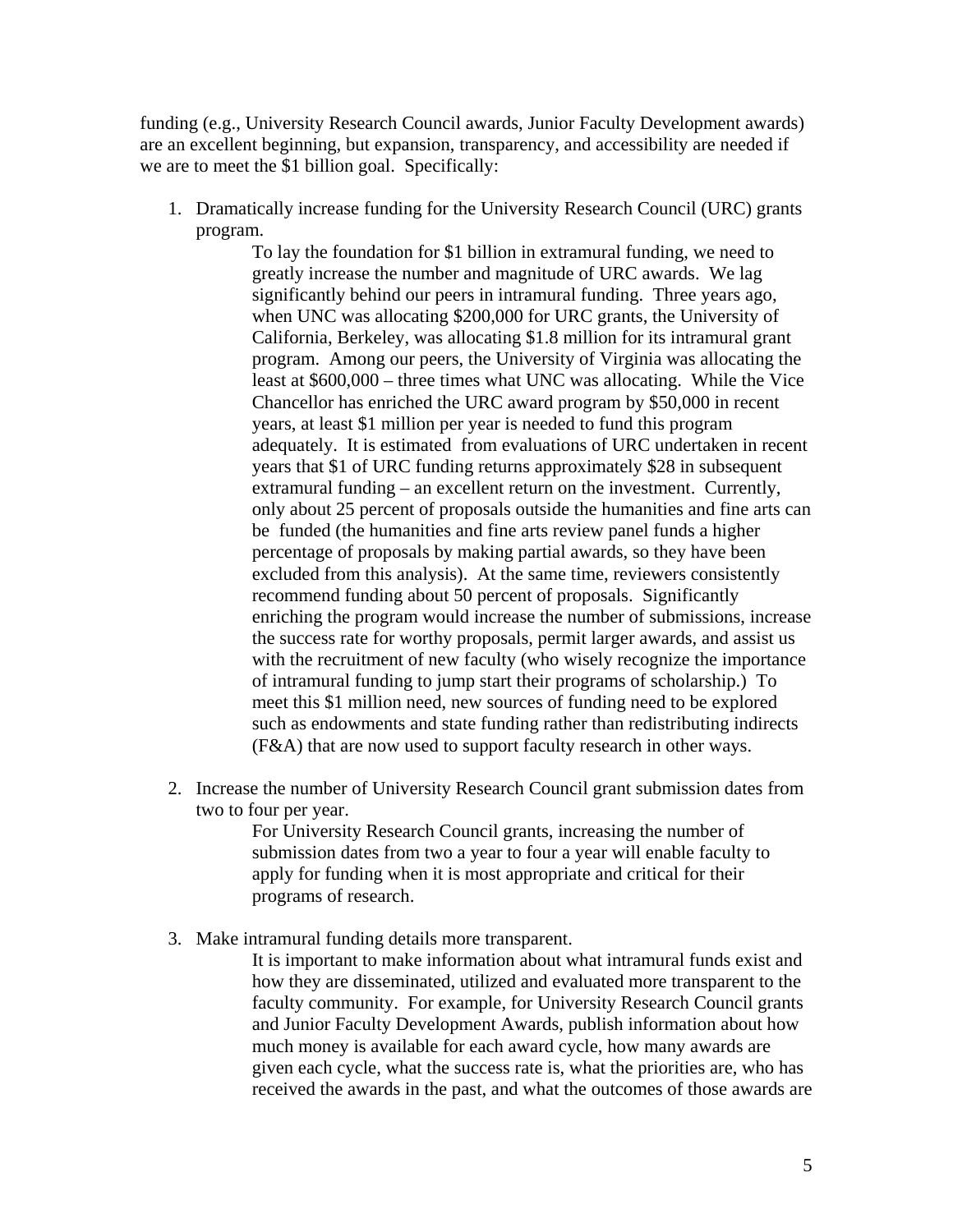(e.g., are they leading to extramural funding?). It is also important to share information about who serves on the review panel, how they are selected, and what the process is for rotating membership among interested departments and schools.

4. Expand bridge funding opportunities.

Expand bridge funding opportunities from including only those who are awaiting funding for a competing continuation to include faculty who are awaiting funding of a project related to a currently funded project (e.g., a faculty member might choose to respond to a request for applications (RFA) or a program announcement (PA) that builds on a current project and will employ the same project staff but is not technically a competing continuation).

5. Continue to enhance the collection, organization and distribution of information about intramural funding opportunities on the web.

Significant strides have been made in this area (e.g., GrantSource Library, Research Support Newsletter, access to information via search engines), yet faculty continue to struggle with access to this information. Additional prompts and alerts will help orient busy faculty to these opportunities. Assuring that all faculty receive the Research Support Newsletter and including information about each opportunity's regular schedule of submission dates (in addition to the next submission date) in announcements will allow faculty maximal opportunity to plan their submissions.

*Fostering Interdisciplinary Research (IDR)* - as witnessed by success in competing for NIH Roadmap funds, UNC-Chapel Hill is in a strong position to develop interdisciplinary research teams by drawing on its many strong disciplinary programs. It is suggested that UNC-CH:

1. [*give minimum \$ amount*] Significantly increase the University Research Council funding.

> As described above under Intramural funding, there is a need to enable more, larger seed and pilot programs with internal funds. This mechanism of development will better establish and position interdisciplinary research groups to go after large externally funded programs.

2. Enable existing Centers to pursue IDR through hires and training.

UNC-Chapel Hill's Centers and Institutes need to be at the heart of any plan to grow the research enterprise. Today, like no time in the past, major funding opportunities lie at the intersection of disciplines. "Big science" and more modest projects often involve researchers from more than one discipline. The Centers and Institutes are the best known representatives of interdisciplinary research. These organizations have the experience and the structure that enables them to bring together researchers from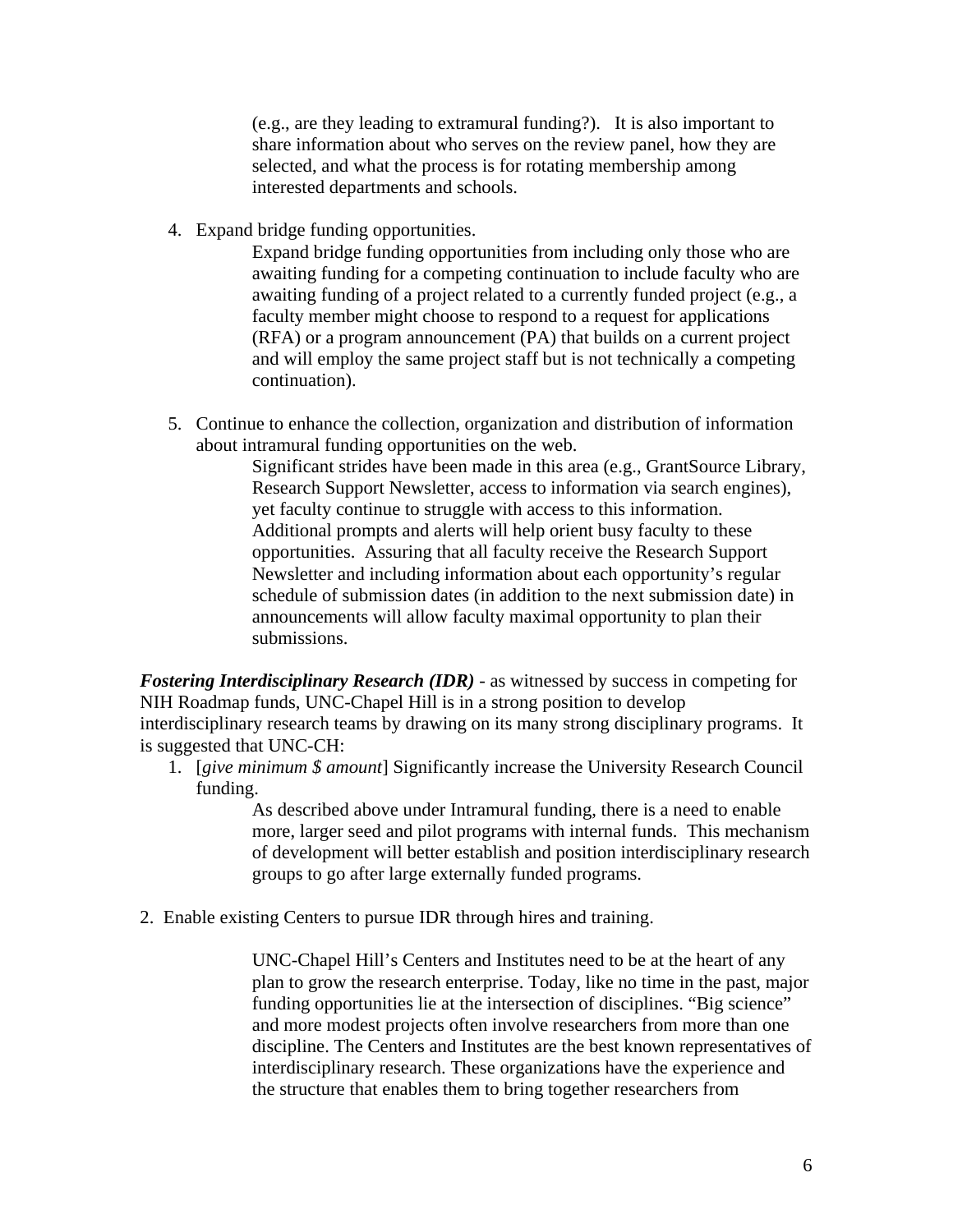numerous departments and schools. Furthermore, they have the flexibility to change composition as new topics emerge. The Institutes and Centers are a natural complement to the departments and schools in that the latter often provide the senior staff for the former, while the Institutes and Centers create an environment to develop projects that extend beyond the boundaries of any single department or school.

However, reliance solely on departments for researchers restricts the contributions that Institutes and Centers can make to increasing outside funding. The reason is that the number of faculty positions in departments will at best increase only modestly. Plus there are clear limits on how much additional time faculty can devote to seeking new funding resources given their major responsibilities in the classroom and their other duties. The limit on the number of faculty in departments and the limits on faculty time create obstacles to meeting our target funding goal. It is clear that UNC-Chapel Hill needs to increase the number of people seeking funding.

Because of this, UNC-Chapel Hill should consider allowing Institutes and Centers to hire new faculty and research professors as a way to expand the number of professionals who can serve as PIs on grants and awards. These positions will be based in the Institutes and Centers and these organizations would be responsible for establishing and maintaining their positions. In addition to tapping a bigger pool of talent to bring funding to UNC-Chapel Hill, these new positions could provide personnel who might find it desirable to do some part-time teaching, mentoring of students, or serving UNC-Chapel Hill in other ways without requiring the creation of new permanent positions. We recommend that UNC-Chapel Hill give more thought to the creation of these new positions at Institutes and Centers in a manner that would make them attractive to talented professionals.

1. Foster on-going learning.

IDR requires investigators to expand their interests beyond their traditional roles. Partnering with private interests to pursue areas of mutual interest that are promising, e.g. Odum Institute's work on survey methodology.

*UNC-Chapel Hill core facilities* - provide faculty with shared access to the most up-todate instrumentation and technical services, and they do this at the highest levels of expertise. The core facilities directors are usually PhDs; they serve as engines of interdisciplinary research by providing training and services to investigators and by understanding the research of the faculty members they work with. Core facilities foster interdisciplinary and translational research, and are instrumental in the recruitment of new faculty.